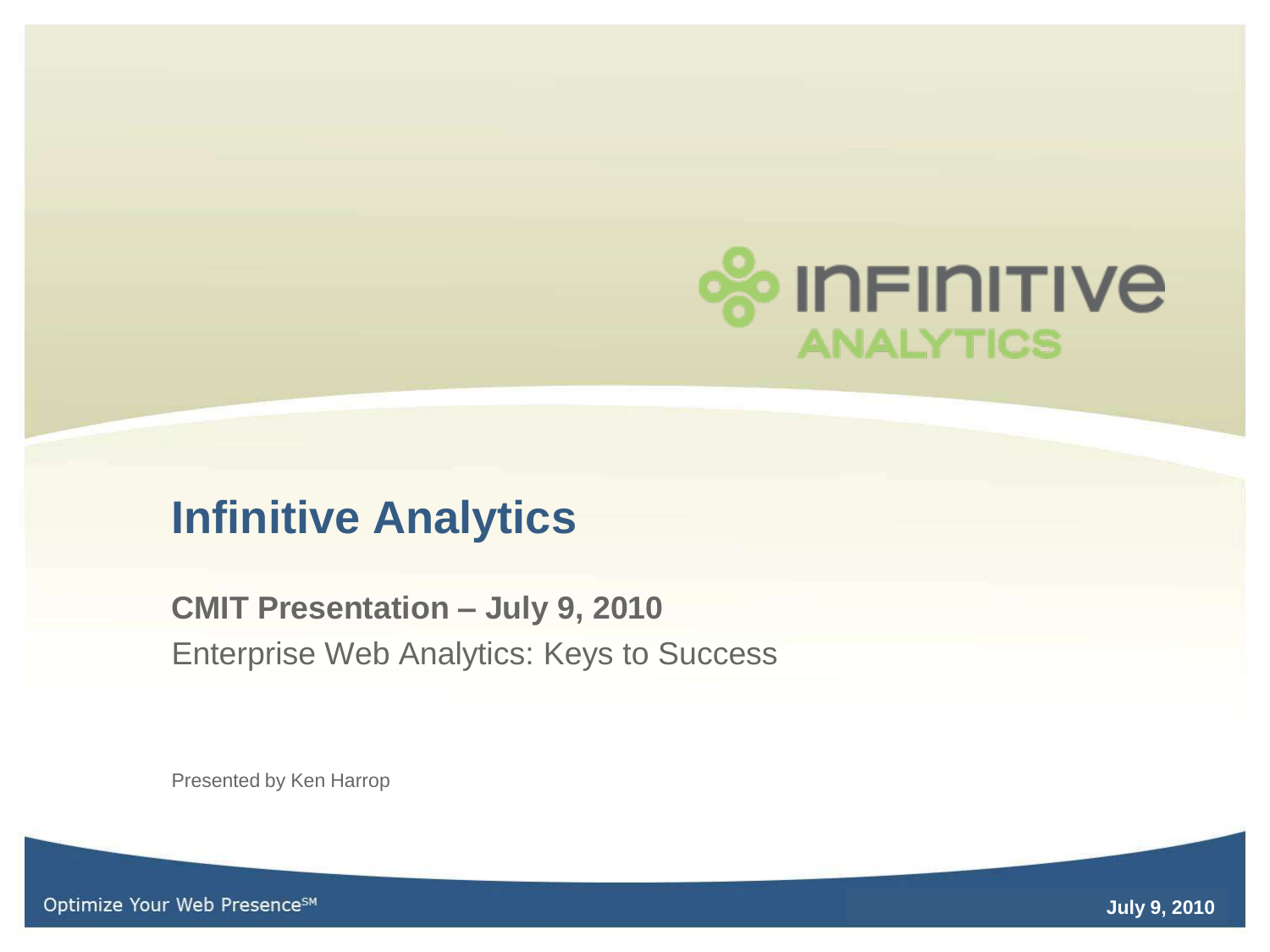# **Ken's Bio**





- Infinitive Analytics Co-Founder & CEO
	- o Professional Services Company
		- **Web Analytics Strategy & Assessment**
		- Vendor Evaluations
		- Implementation & Governance Support
		- Executive Education
- AOL VP, Business Intelligence
	- o Implemented Centralized BI Function
	- o Worlds Largest Implementation Omniture SiteCatalyst
	- o Ad Delivery & Analytics Systems Development
- Signet Bank AVP, Commercial Banking o Finance & MIS Commercial Banking
- Continental Can Company R&D Lab Tech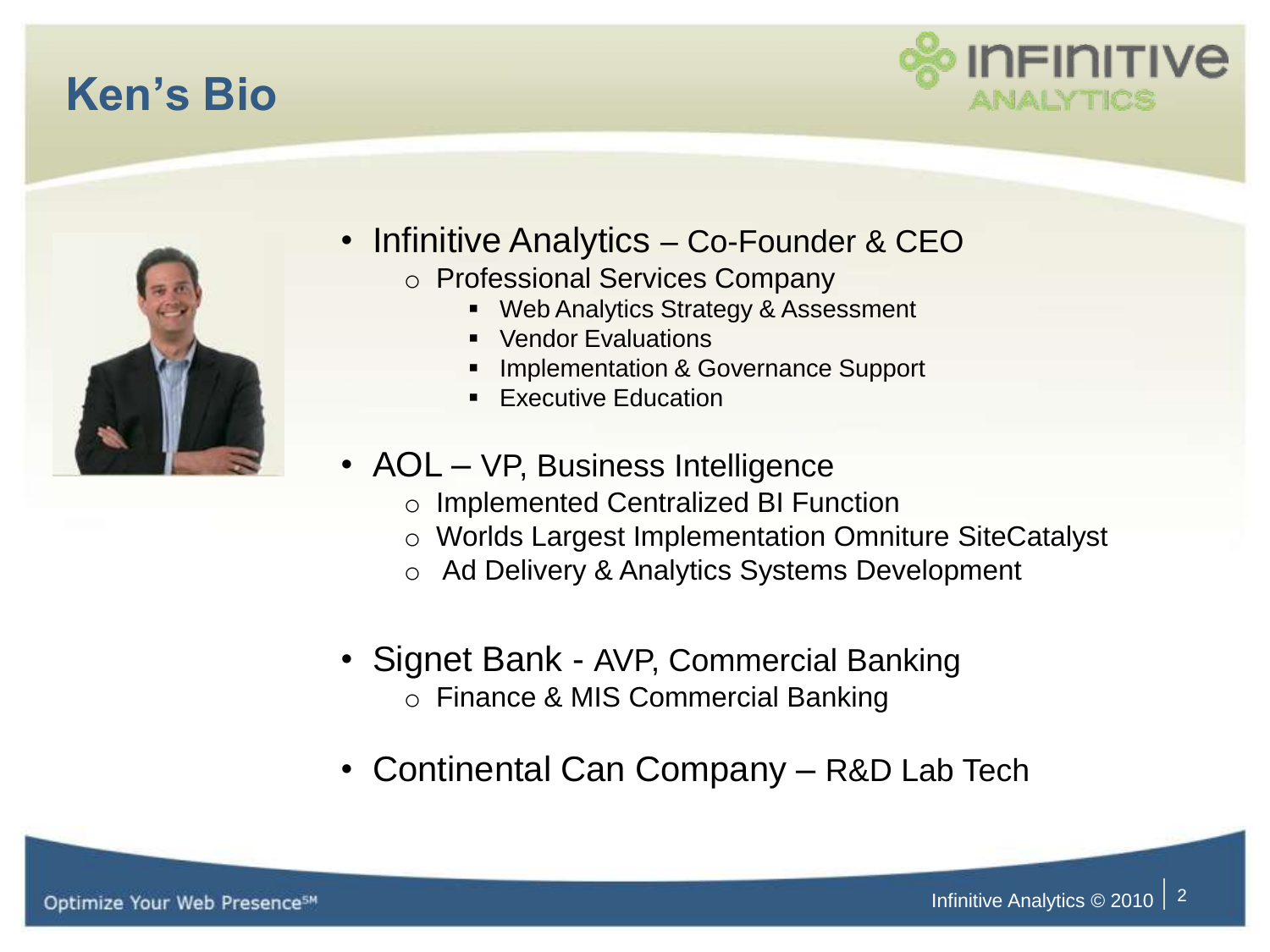

Optimize Your Web Presence<sup>5M</sup>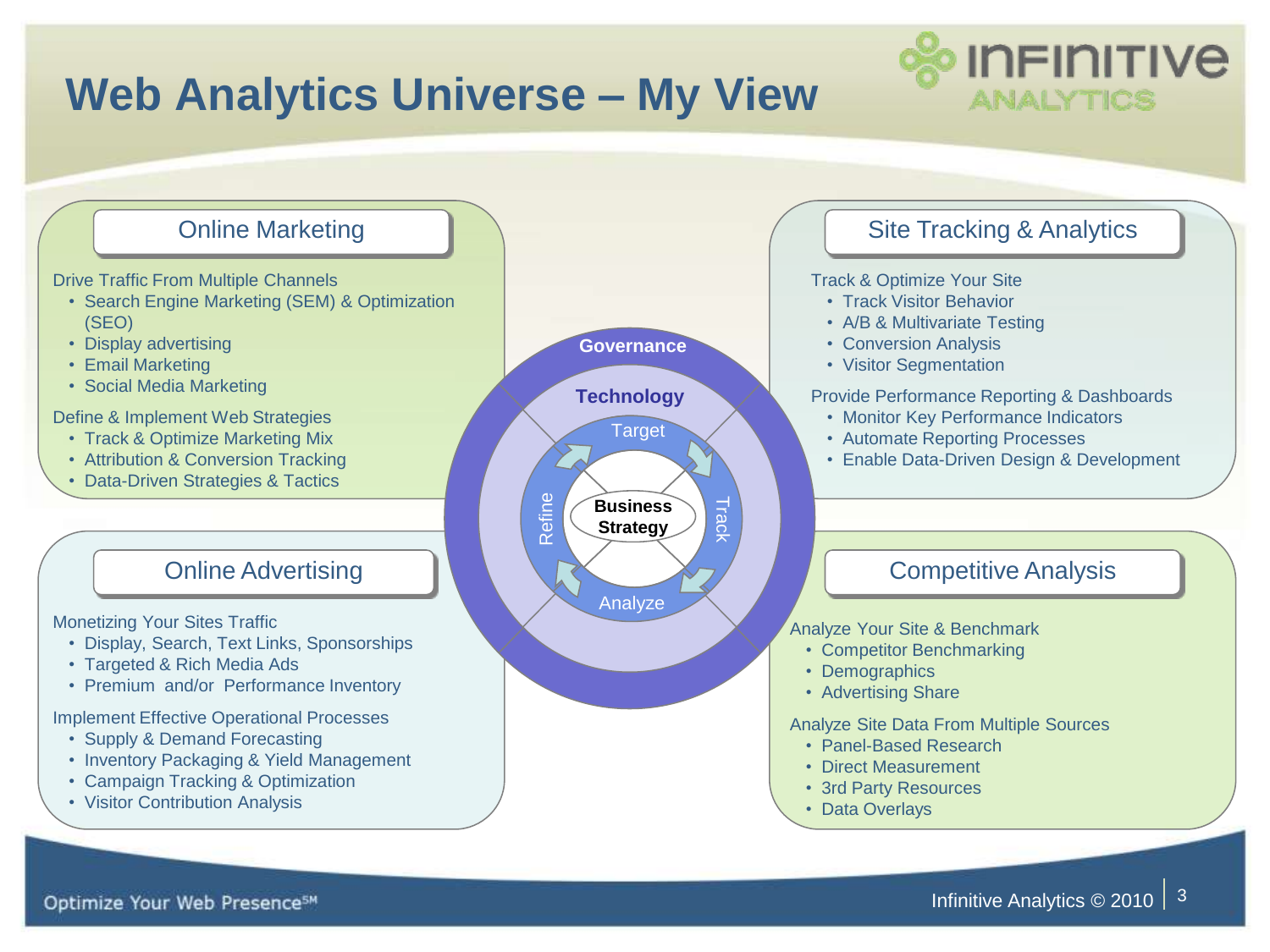# **The World Changes…**







- Proprietary Publishing
- Custom Metrics & Analytics Tools



- Broadband World
- Industry Standard Publishing
- Industry Metrics & Analytics Tools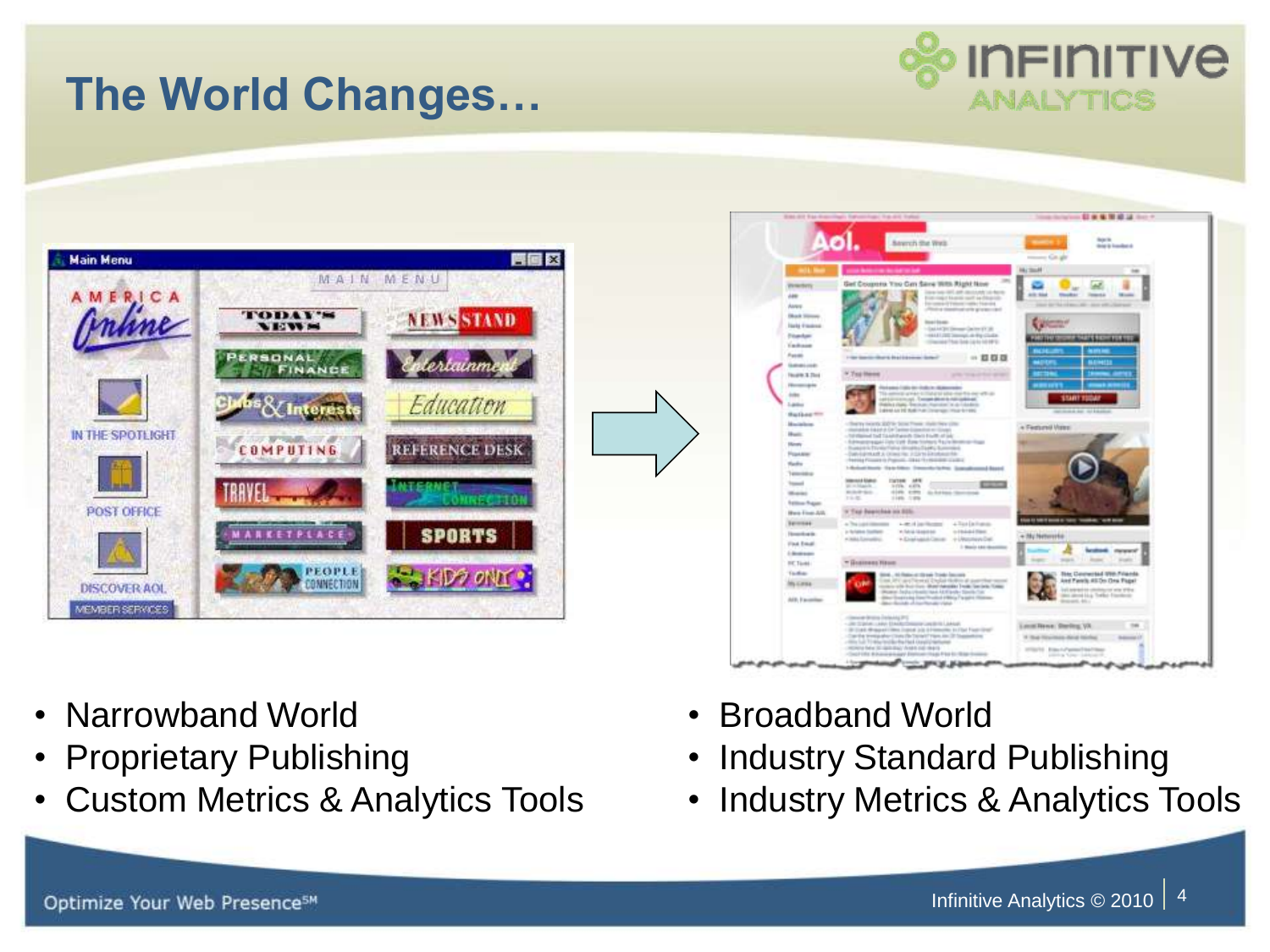

#### *Upfront planning is the key to effective implementation or reimplementation of Web Analytics.*

| <b>Key Takeaways</b>                                     | <b>What it means</b>                                                                                                         |
|----------------------------------------------------------|------------------------------------------------------------------------------------------------------------------------------|
| Develop Corporate Standards for<br>Key Metrics & Tagging | $\circ$ Standard Naming Conventions<br>○ Segment Corporate Variable v. Custom Variable<br>$\circ$ Standard for Tag Placement |
| Develop Corporate Standard for<br>Implementation         | ○ Develop Implementation Guides<br>$\circ$ Support Customization<br>○ Develop a Solid QA Process                             |
| Integrate with CMS & Publishing<br>Workflow              | $\circ$ Ensure all Content Gets Minimum Tracking                                                                             |
| Ensure Raw Data Accessibility &<br>Integration           | ○ You Must Have Access to the Raw Data<br>○ Ensure You are Capturing Key ID/Linking Variables                                |
|                                                          | The later of the later of the later of the later of the self-control of the self-control of the self-control of              |

*Taking the time to develop standards ensures consistency and flexibility.*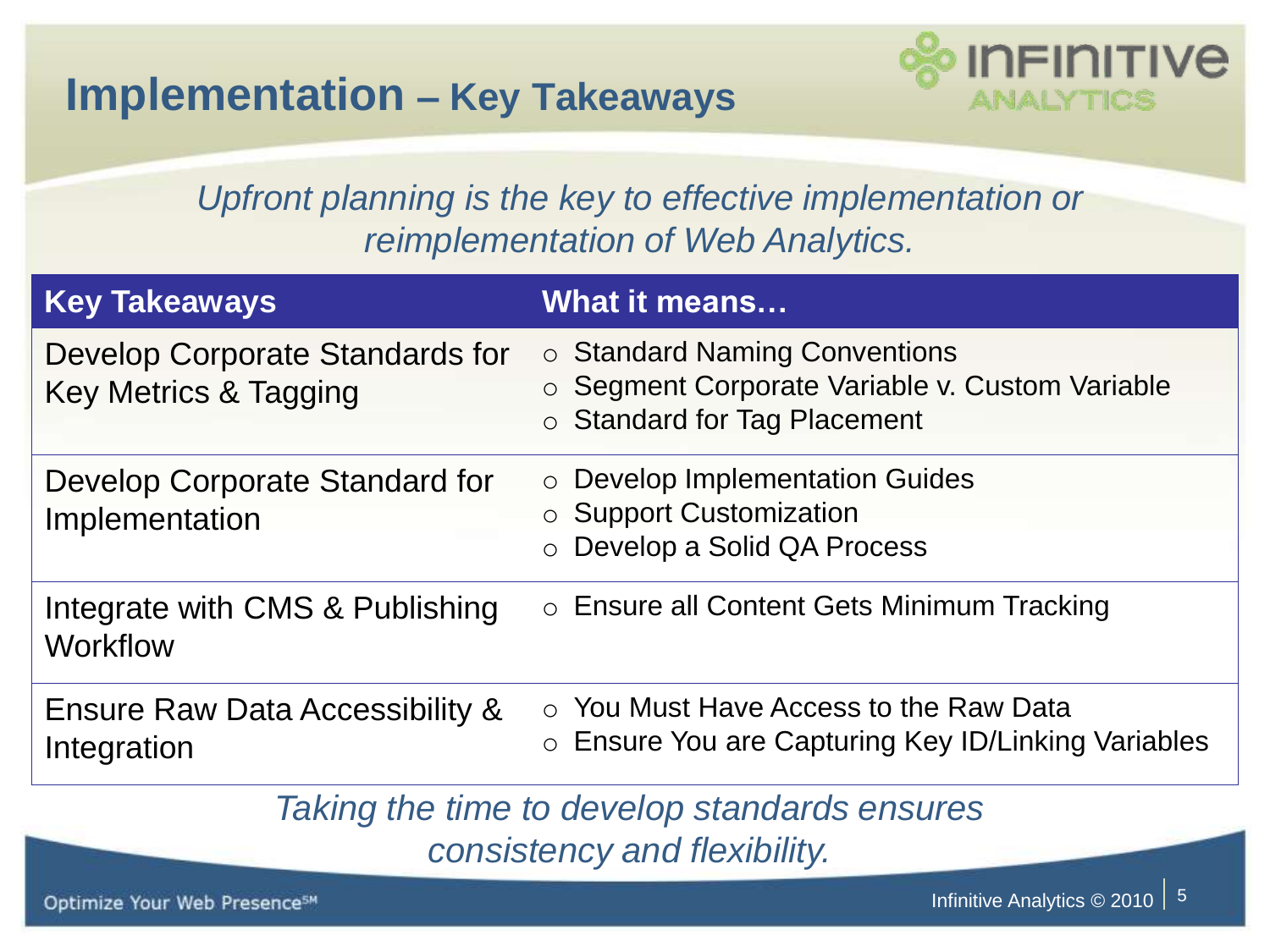

- Content & Members Rule
- Governance Focus on Subscription Revenues
- Analytics Implementation Editorially Focused
- Advertising Takes Center Stage
- Governance Focus Shifts
- Analytics Implementation Expands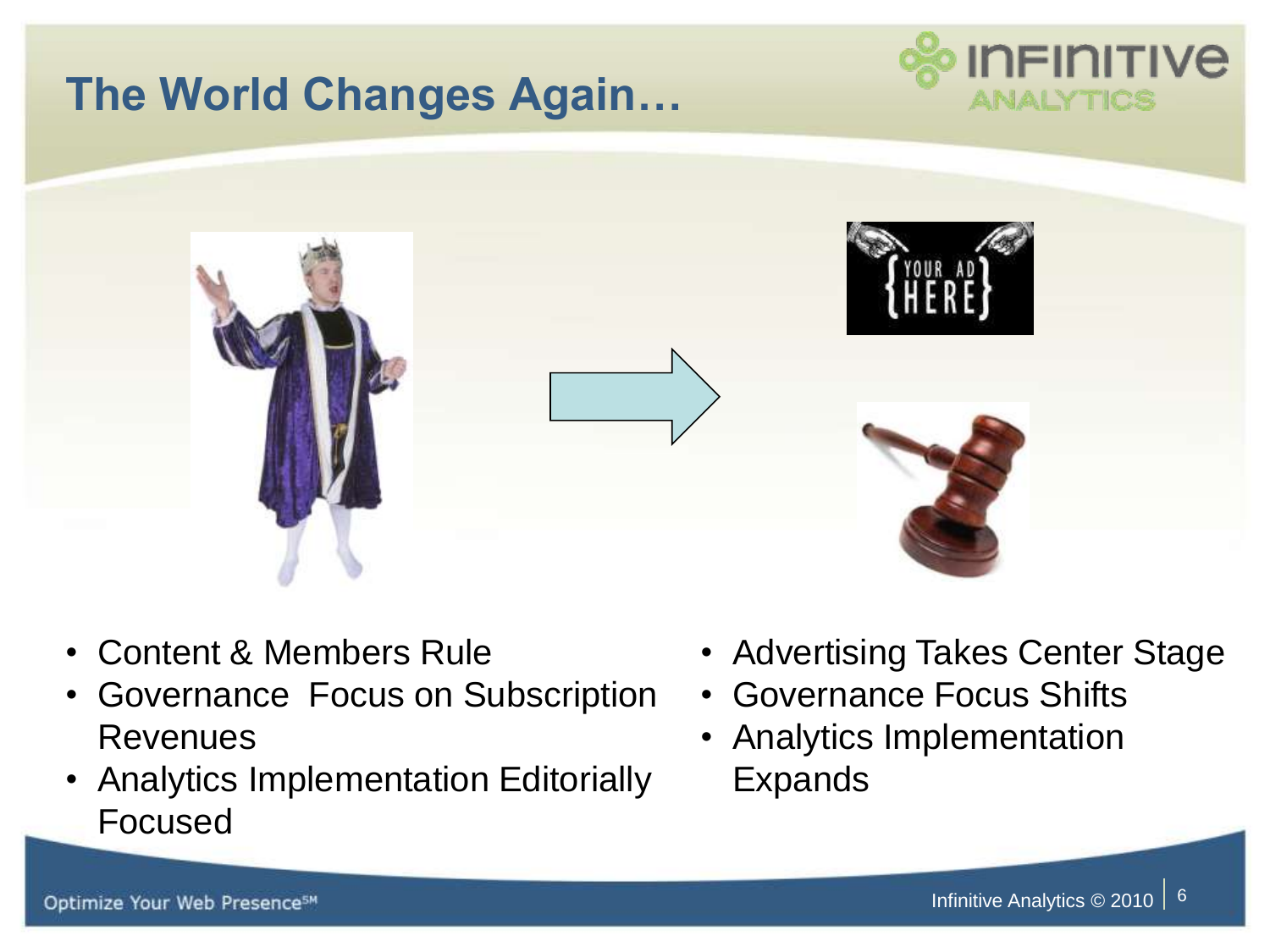## **Governance & Support – Key Takeaways**

#### *Committing resources to the monitoring & maintenance of your web analytics implementation is critical!*

| <b>Key Takeaways</b>                                                            | <b>What it means</b>                                                                                                                                    |
|---------------------------------------------------------------------------------|---------------------------------------------------------------------------------------------------------------------------------------------------------|
| Develop Expertise In-House                                                      | o Tagging Expertise<br>$\circ$ Implementation Expertise<br>o Data Management Expertise                                                                  |
| <b>Develop Repeatable</b><br><b>Compliance / Audit Review</b><br><b>Process</b> | ○ Regular Site Scans<br>$\circ$ Setup Alerts<br>○ Ensure Compliance with Privacy Policy & Access Rights<br>○ Recruit Help from Corporate Audit Function |
| Develop a Change<br><b>Management Process</b>                                   | ○ Establish Council with Key Stakeholders<br>○ Review Changes to Corporate Standards                                                                    |
| Develop an Intake Process                                                       | $\circ$ Support new implementation requests<br>$\circ$ Handle support requests                                                                          |

*Assigning the resources & establishing governance ensures the integrity of the data generated by the tools and consumers' confidence in it.*

INFINITIVE

ANALY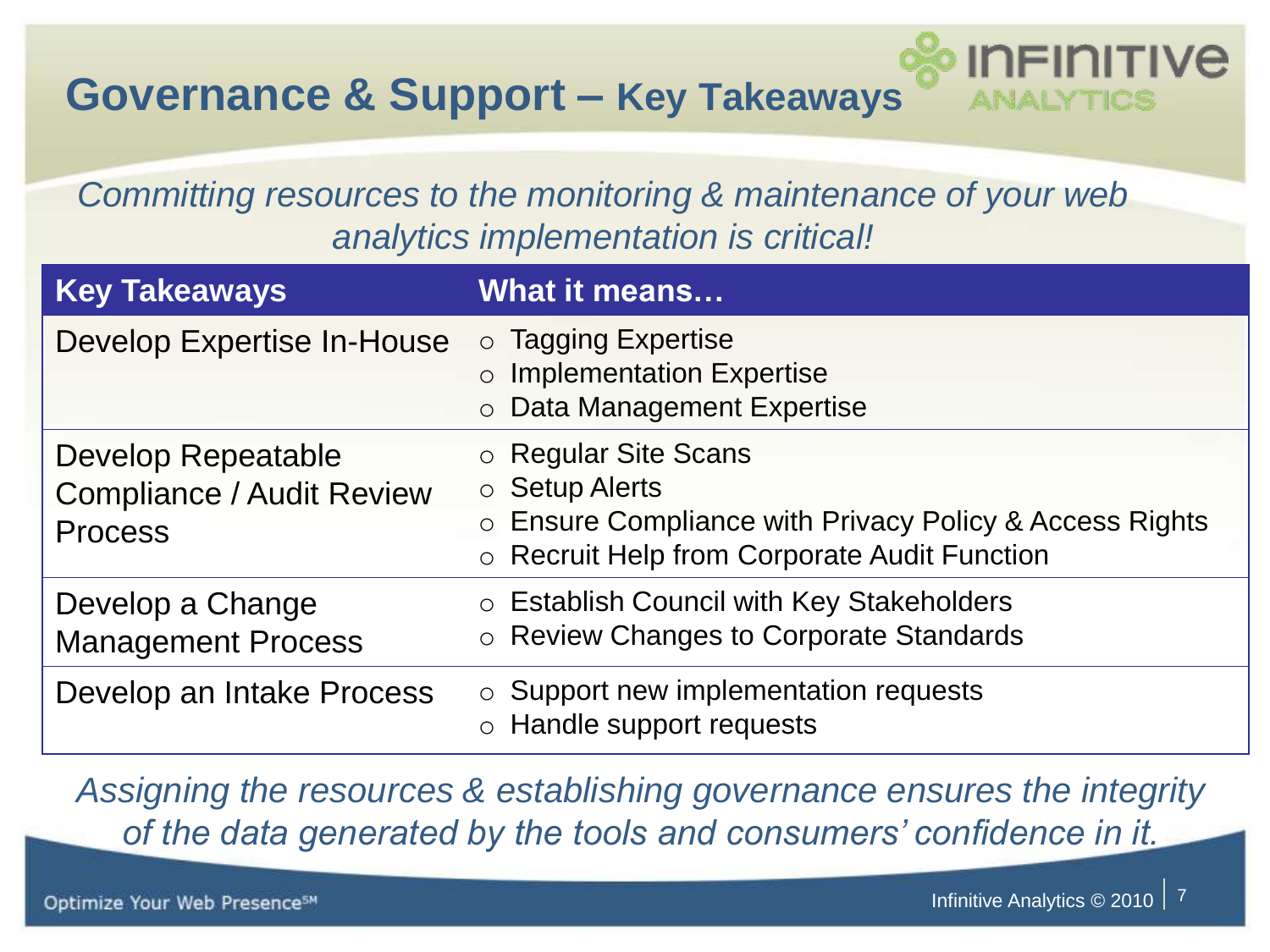# **Educate, Educate, Educate…**





*… by building confidence in the tools and the data as well as support in the form of investment of resources and technical support.*

Optimize Your Web Presence<sup>5M</sup>